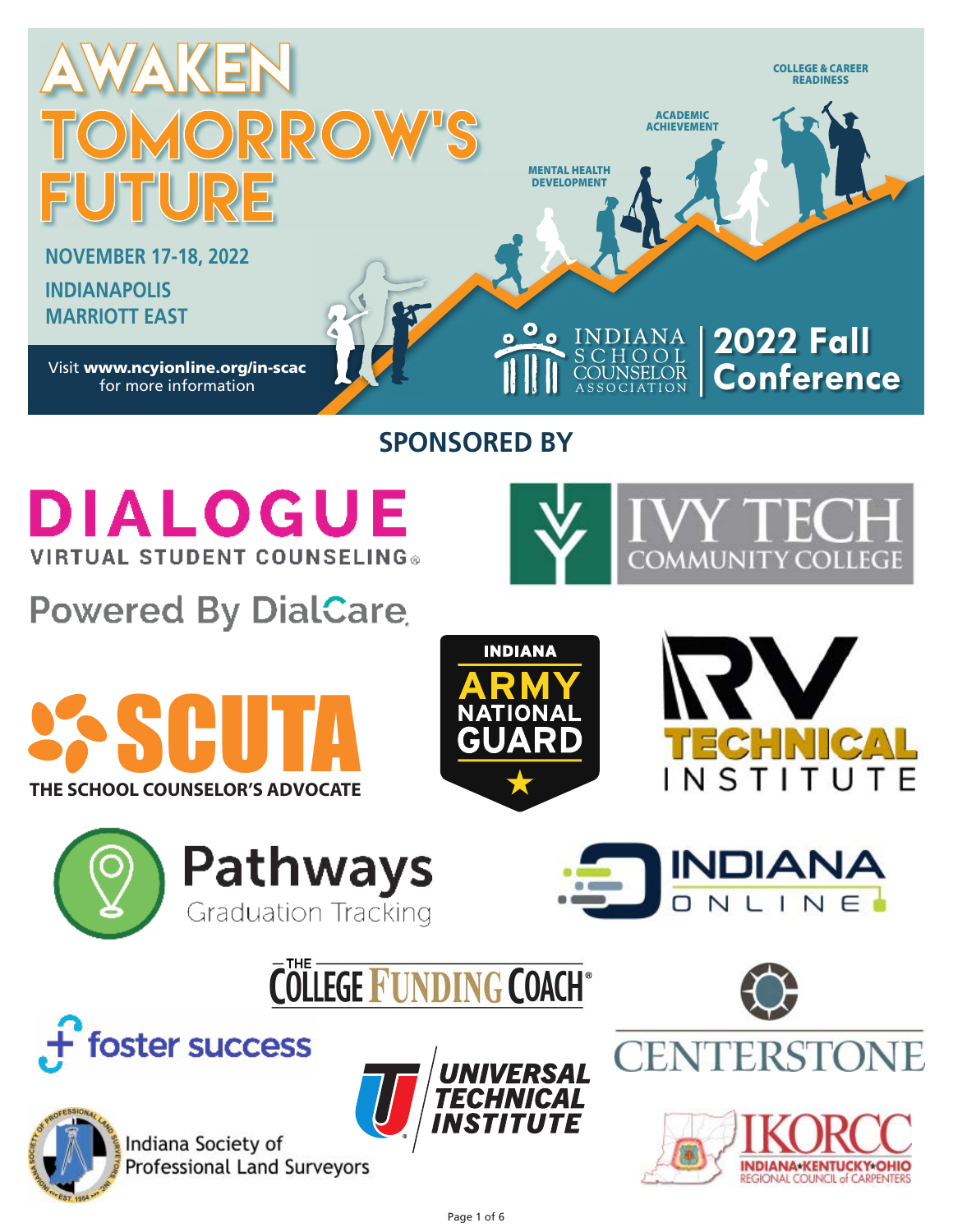## November 17, 2022 | 11:30 a.m. – 1:15 p.m.

# Polyvagal Theory and Education **Lori Desautels**

**ABOUT THIS SESSION:** Our nervous systems and physiological states create and produce the behaviors in school we observe, question, discuss, punish, suspend, seclude, and attend to in all moments throughout the day! As educators and counselors who sit with 30 to 180 plus nervous systems every day, we have traditionally paid attention to observable behaviors, assessing them as appropriate,

disrespectful, inappropriate, oppositional, aggressive, manipulative, and a variety of other labels and classifications. Polyvagal Theory and the social and affective neuroscience research now share; that education requires "state regulation" so we are able to access and integrate the cognitive and mental tasks we need to succeed in school and positively navigate life experiences. Dr. Desautels will share the practices that address the nervous system states of our children and adolescents in the classroom preparing the brain and body to learn deeply, mitigating negative behaviors and meeting students in their brain and body state.

**SPEAKER BIO:** Dr. Lori Desautels, has been an Assistant Professor at Butler University since 2016 where she teaches both undergraduate and graduate programs in the College of Education. Lori was also an Assistant Professor at Marian University in Indianapolis for 8 years where she founded the Educational Neuroscience Symposium. Because of her work, Lori has been able to attract the foremost experts in the field of educational neuroscience, trauma and adversity growing the conference from 60 participants to over 500. Dr. Desautels' passion is engaging her students through neuroscience as it applies to education by integrating Mind Brain Teaching, learning principles and strategies into her coursework at Butler. The Applied Educational Neuroscience Certificate, created by Lori in 2016, is specifically designed to meet the needs of educators, counselors, and administrators who work beside children and adolescents who have, and are, experiencing adversity and trauma. Lori's articles are published in *Edutopia, Brain Bulletin,* and *Mind Body Spirit* international magazine. She was also published in the *Brain Research Journal* for her work in the fifth-grade classrooms during a faculty in residence position with Washington Township Schools. Lori is the author of 4 books. Her most recent book, *Connections Over Compliance: Rewiring Our Perceptions of Discipline* was released in late 2020. Lori has met with well over 70 school districts across the country, in Canada, Costa Rica and Dubai equating to more than 100,000 educators with much more work to be done!

### *Lori will also be presenting a breakout session.*

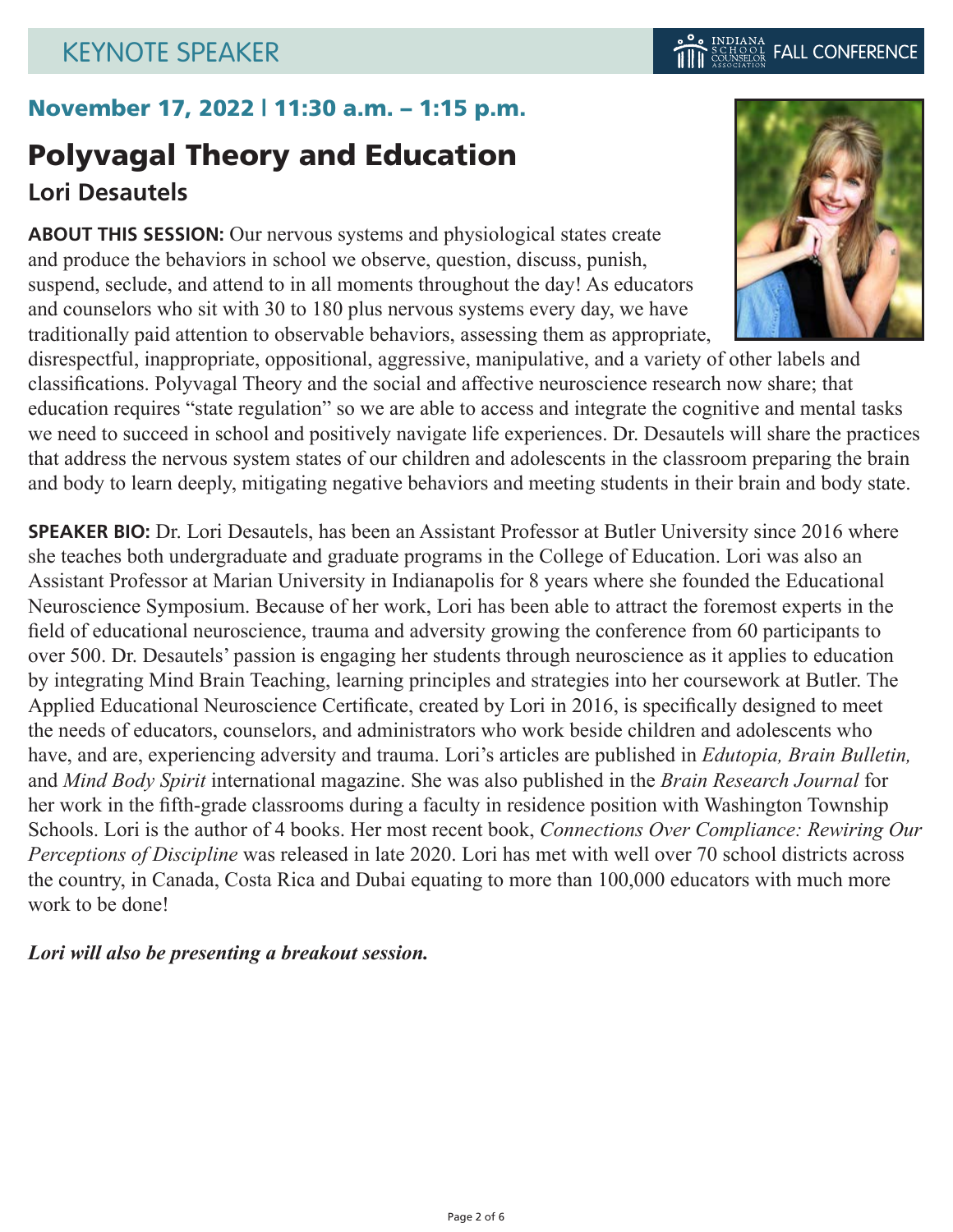### Friday, November 18 • 8:30 am – 12:00 pm

The Core Skills Building Workshops are included in the conference registration fee and are being held at the same time. Each session will be repeated twice, once from 8:30 a.m.  $-10:00$  a.m., and again from 10:30am – 12:00 p.m.

### Suicide and Non-Suicidal Self-Injury Prevention, Intervention and Postvention

#### **Dave Opalewski**

**ABOUT THIS SESSION:** This session will explore the prevalence and difference of these self-destructive behaviors. Learn how to distinguish between suicidal (lethal) and non-suicidal (non-lethal) behaviors, and learn about a three step process used

in working with a suicidal person (why and how). Come and discover coping techniques which can be taught to someone who is selfinjurious. Also, learn how to help parents to appropriately support a suicidal or self-injurious child. Misconceptions associated with suicidal and self-injurious behaviors, risk factors for youth who self-injure and postvention (creating healing and encouraging school environments in response to these issues) will also be discussed.

**SPEAKER BIO:** Dave Opalewski is President of Grief Recovery Inc., in Saginaw, Michigan, a certified Death and Dying and Suicide Prevention Instructor for Central Michigan University in Mount Pleasant, Michigan. He is also a certified support group facilitator and child trauma specialist, along with being a 33 year veteran of K-12 education; 25 years as a classroom teacher and 8 years as the Director of At-Risk Programs. He worked 3 years part time in a funeral home as an aftercare consultant, working with families of the deceased and pioneered the Saginaw County Aftercare Adult Support Group. He is ASIST (Applied Suicide Intervention Skills Training) trained. His published books include *15-Minute Focus – GRIEF: Processing and Recovery, Confronting Death in the School Family,* and many others. Dave Opalewski has been published several times in professional journals and is a highly sought after speaker at state and national conferences conducting professional development trainings for several school districts throughout the Country. He was recognized as the "2010 Advocate of the Year" at Central Michigan University for guiding college freshman and a nominee for the 2010/11 and 2012/13 "Excellence in Education" Award. He has recently retired as Professor Emeritus for Central Michigan University in the Teacher Education and Professional Development Department.

### Legal Literacy and Ethical Practice in the Complex World of School **Counseling**

#### **Carolyn Stone**

**ABOUT THIS SESSION:** School counselors must negotiate the competing interests of the overregulated school environment, student's need for confidentiality and the legal rights of parents to be the guiding voice in their children lives. Updates on these competing interests will be discussed through recent court developments. Legal rulings will be highlighted in areas such as sexually active students, bullying, academic advising, child abuse, educational records, and sexual harassment, first amendment rights, and transgender youth. The goal is to facilitate participants' legal literacy and provide guiding principles to support best ethical practice.

**SPEAKER BIO:** Carolyn Stone, Ed.D., is a Professor of Counselor Education at the University of North Florida (UNF). Dr. Stone is a Past President of the American School Counselor Association (ASCA). Prior to coming to UNF, Dr. Stone spent 22 years with Jacksonville, Florida's Public Schools as an elementary and high school counselor, middle school teacher and Supervisor of Guidance Services. She supervised 225 school counselors. Dr. Stone currently serves as the Ethics Chair for ASCA and has done so for 15 years.

## The Challenges of Fetal Alcohol Spectrum Disorder

#### **Susan Elsworth**

**ABOUT THIS SESSION**: Baffled why some individuals you are working with have trouble holding it all together, struggle with memory and connecting choices with consequences? Could prenatal alcohol exposure be a possibility? Looking for effective person centered intervention to address challenges? The Challenges of FASD defines FASD, familiarizes participants with the symptoms of FASD and explores person centered interventions to address challenges.

**SPEAKER BIO:** Susan has a BA in Business Management from Anderson University and an AS in Criminal Justice and Corrections from Ball State University. Susan was a licensed foster parent from 2002-2014 and mentors both foster and adoptive parents. A mother to 13 children, she and her husband Duane adopted 9 foster children: 5 with FASD, 1 with Celiac Disease, and 3 with Reactive Attachment Disorder (RADS). As a previous Executive Director of New Horizons Maternity Home, she has experience counseling birth mothers and their families. Susan formed and serves as Executive Director of IN Alliance, a not for profit corporation serving families and individuals with prenatal exposure to substances and alcohol and the Director of Perinatal Substance Use and Family Advocacy for Mental Health America of Indiana. Susan is the FASD United Affiliate Director the FASD United network. She serves on the Family and Youth Committee for Indiana's Systems of Care Council.



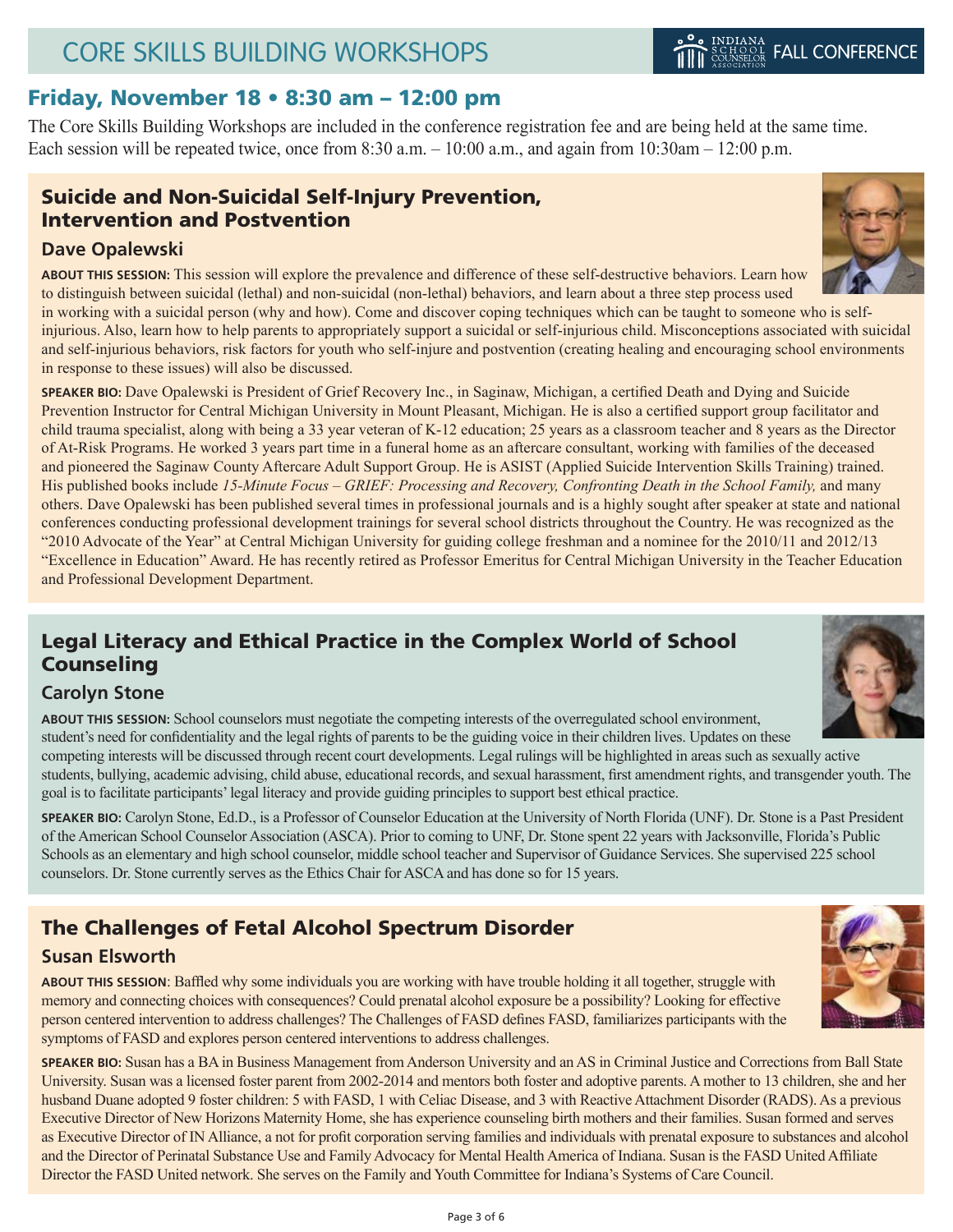## Tentative Schedule

## Thursday, November 17, 2022

| $7:30$ am $-5:00$ pm   | Registration & Information Center Open |
|------------------------|----------------------------------------|
| $8:00$ am $-$ 4:30 pm  | <b>Exhibits Open</b>                   |
| $8:30$ am $-9:30$ am   | Session 1                              |
| $9:30$ am $-10:00$ am  | <b>Exhibitor Break</b>                 |
| $10:00$ am $-11:00$ am | Session 2                              |
| 11:00 am $-$ 11:30 am  | <b>Exhibitor Break</b>                 |
| 11:30 am $-$ 1:15 pm   | Keynote Luncheon – Lori Desautels      |
| 1:15 $pm - 1:30$ pm    | <b>Transition Break</b>                |
| 1:30 pm $-$ 2:30 pm    | Session 3                              |
| $2:30$ pm $-3:00$ pm   | <b>Exhibitor Break</b>                 |
| $3:00$ pm $- 4:00$ pm  | Session 4                              |
| 6:30 pm - 9:00 pm      | <b>ISCA Board Meeting</b>              |

## Friday, November 18, 2022

| $7:30$ am $- 2:30$ pm  | Registration & Information Center Open             |
|------------------------|----------------------------------------------------|
| $8:00$ am $- 12:30$ pm | <b>Exhibits Open</b>                               |
| $8:30$ am $-10:00$ am  | Core Skills Building Workshops                     |
| 10:00 am $-$ 10:30 am  | <b>Exhibitor Break</b>                             |
| 10:30 am $-$ 12:00 pm  | Core Skills Building Workshops                     |
| 12:15 pm - 1:45 pm     | Awards Luncheon                                    |
| 2:00 pm - 3:00 pm      | Session 5                                          |
| 3:00 pm - 3:30 pm      | Membership meeting - Immediately following session |

Attendance certificates will be located in the program (Participant's Manual) which may be used for PGP and CEU credits if your district accepts this documentation.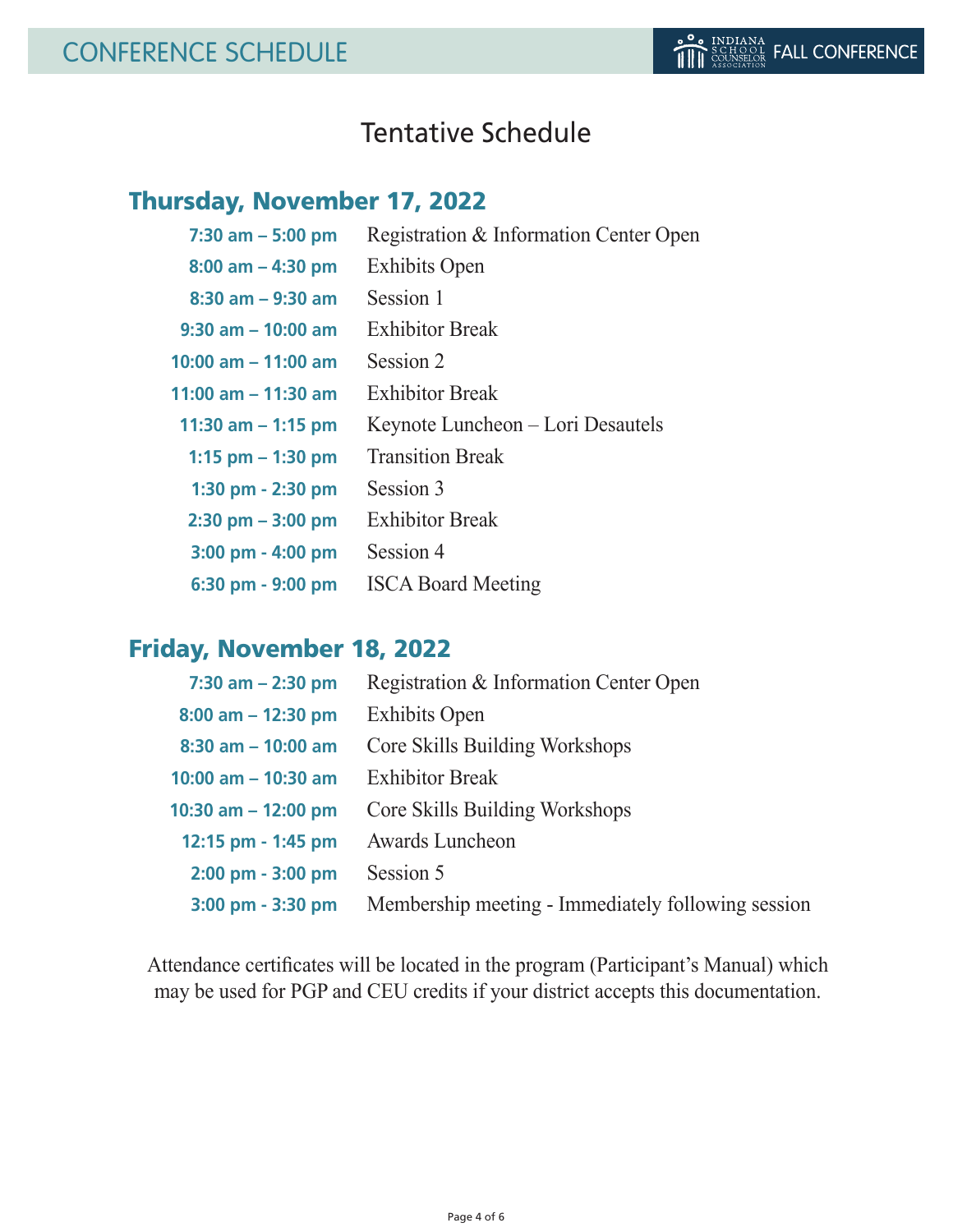# **REGISTRATION**



You can save on your conference registration by becoming a member of the ISCA! *Before registering for the conference,* please visit the ISCA web page and become a member or renew your annual membership to save. Go to www.indianaschoolcounselor.org and click the link on the left, JOIN ISCA.

## REGISTRATION FORM (PLEASE PRINT CLEARLY)

|                                                                                                                                                 |                                                                                                                             |              |                                      |                                      |                                      | NAME (as it should appear on name badge) example a state of the state of the state of the state of the state of the state of the state of the state of the state of the state of the state of the state of the state of the st                                                                                                                                                                     |                                                                        |                                                       |                                                                                                                           |  |  |
|-------------------------------------------------------------------------------------------------------------------------------------------------|-----------------------------------------------------------------------------------------------------------------------------|--------------|--------------------------------------|--------------------------------------|--------------------------------------|----------------------------------------------------------------------------------------------------------------------------------------------------------------------------------------------------------------------------------------------------------------------------------------------------------------------------------------------------------------------------------------------------|------------------------------------------------------------------------|-------------------------------------------------------|---------------------------------------------------------------------------------------------------------------------------|--|--|
|                                                                                                                                                 |                                                                                                                             |              |                                      |                                      |                                      |                                                                                                                                                                                                                                                                                                                                                                                                    |                                                                        |                                                       |                                                                                                                           |  |  |
|                                                                                                                                                 |                                                                                                                             |              |                                      |                                      |                                      |                                                                                                                                                                                                                                                                                                                                                                                                    |                                                                        |                                                       |                                                                                                                           |  |  |
|                                                                                                                                                 |                                                                                                                             |              |                                      |                                      |                                      |                                                                                                                                                                                                                                                                                                                                                                                                    |                                                                        |                                                       |                                                                                                                           |  |  |
|                                                                                                                                                 |                                                                                                                             |              |                                      |                                      |                                      |                                                                                                                                                                                                                                                                                                                                                                                                    |                                                                        |                                                       |                                                                                                                           |  |  |
|                                                                                                                                                 |                                                                                                                             |              |                                      |                                      |                                      |                                                                                                                                                                                                                                                                                                                                                                                                    |                                                                        |                                                       |                                                                                                                           |  |  |
| <b>WORK PHONE (</b>                                                                                                                             |                                                                                                                             |              | $\sum$ CELL PHONE (                  |                                      |                                      | ) and the contract of the contract of $\mathcal{L}$                                                                                                                                                                                                                                                                                                                                                |                                                                        |                                                       |                                                                                                                           |  |  |
|                                                                                                                                                 |                                                                                                                             |              |                                      |                                      |                                      | <b>Professional/Affiliate</b><br>Member*                                                                                                                                                                                                                                                                                                                                                           | <b>Student/Emeritus</b><br>Member*                                     | <b>Non-Member</b>                                     |                                                                                                                           |  |  |
|                                                                                                                                                 |                                                                                                                             |              |                                      |                                      |                                      | A. Full Conference - Attend both days (Nov. 17 and 18)                                                                                                                                                                                                                                                                                                                                             |                                                                        |                                                       |                                                                                                                           |  |  |
| <b>Early Register</b> (by Sept. 30)**<br>$\Box$ Regular Registration (after Sept. 30)                                                           |                                                                                                                             |              | \$160 per person<br>\$195 per person | \$105 per person<br>\$140 per person | \$240 per person<br>\$275 per person |                                                                                                                                                                                                                                                                                                                                                                                                    |                                                                        |                                                       |                                                                                                                           |  |  |
|                                                                                                                                                 |                                                                                                                             |              |                                      |                                      |                                      |                                                                                                                                                                                                                                                                                                                                                                                                    |                                                                        | TWO-Day Attendance-Total (A) \$                       |                                                                                                                           |  |  |
| <b>B. One Day Attendance - Thursday Only (Nov. 17)</b><br><b>Early Register</b> (by Sept. 30)**<br>$\Box$ Regular Registration (after Sept. 30) |                                                                                                                             |              |                                      |                                      |                                      | \$110 per person<br>\$145 per person                                                                                                                                                                                                                                                                                                                                                               | \$75 per person<br>\$110 per person                                    | \$190 per person<br>\$225 per person                  |                                                                                                                           |  |  |
|                                                                                                                                                 |                                                                                                                             |              |                                      |                                      |                                      | <b>C. One Day Attendance - Friday Only (Nov. 18)</b>                                                                                                                                                                                                                                                                                                                                               |                                                                        | ONE-Day Attendance - Total (B) \$                     |                                                                                                                           |  |  |
|                                                                                                                                                 | <b>Early Register</b> (by Sept. 30)**                                                                                       |              |                                      |                                      |                                      | \$110 per person                                                                                                                                                                                                                                                                                                                                                                                   | \$75 per person                                                        | \$190 per person                                      |                                                                                                                           |  |  |
|                                                                                                                                                 | $\Box$ Regular Registration (after Sept. 30)                                                                                |              |                                      |                                      |                                      | \$145 per person<br>* Your ISCA membership must be good through November 18 to qualify.                                                                                                                                                                                                                                                                                                            | \$110 per person                                                       | \$225 per person<br>ONE-Day Attendance - Total (C) \$ |                                                                                                                           |  |  |
|                                                                                                                                                 | by the Early Registration cutoff date.                                                                                      |              |                                      |                                      |                                      | ** To qualify for the Early Registration Rate, your registration form AND payment<br>(copy of your purchase order, check, or credit card) must be received or postmarked<br>REGISTRATIONS CANNOT BE PROCESSED WITHOUT PAYMENT. PLEASE SEND PAYMENT AND REGISTRATION FORM(S) TOGETHER.                                                                                                              |                                                                        |                                                       |                                                                                                                           |  |  |
|                                                                                                                                                 | <b>How and Where Do I Pay?</b>                                                                                              |              |                                      |                                      |                                      | <b>PAYMENT METHOD</b>                                                                                                                                                                                                                                                                                                                                                                              |                                                                        |                                                       |                                                                                                                           |  |  |
|                                                                                                                                                 | <b>WEBSITE</b>                                                                                                              | <b>EMAIL</b> | <b>FAX</b>                           | PHONE                                | <b>MAIL</b>                          |                                                                                                                                                                                                                                                                                                                                                                                                    | $\Box$ <b>PURCHASE ORDER</b> A COPY OF THE PURCHASE ORDER IS REQUIRED. |                                                       | (PAYABLE TO NATIONAL CENTER FOR YOUTH ISSUES, P.O. BOX 22185, CHATTANOOGA, TN 37422-2185)                                 |  |  |
| <b>CREDIT CARD</b>                                                                                                                              | V                                                                                                                           |              | $\boldsymbol{\nu}$                   |                                      |                                      | $\Box$ CHECK ENCLOSED (MADE PAYABLE TO NATIONAL CENTER FOR YOUTH ISSUES)                                                                                                                                                                                                                                                                                                                           |                                                                        |                                                       |                                                                                                                           |  |  |
| <b>PURCHASE ORDER</b>                                                                                                                           |                                                                                                                             |              |                                      |                                      | $\mathbf{v}$                         | $\Box$ Credit Card $\Box$ Personal $\Box$ Corporate                                                                                                                                                                                                                                                                                                                                                |                                                                        |                                                       |                                                                                                                           |  |  |
|                                                                                                                                                 | <b>CHECK</b>                                                                                                                |              |                                      |                                      |                                      |                                                                                                                                                                                                                                                                                                                                                                                                    |                                                                        |                                                       |                                                                                                                           |  |  |
|                                                                                                                                                 | WEBSITE: www.ncyionline.org/in-scac                                                                                         |              |                                      |                                      |                                      |                                                                                                                                                                                                                                                                                                                                                                                                    |                                                                        |                                                       |                                                                                                                           |  |  |
| <b>EMAIL:</b> registrations@ncyi.org                                                                                                            |                                                                                                                             |              |                                      |                                      |                                      |                                                                                                                                                                                                                                                                                                                                                                                                    |                                                                        |                                                       |                                                                                                                           |  |  |
| <b>FAX: 423-899-4547</b>                                                                                                                        |                                                                                                                             |              |                                      |                                      |                                      |                                                                                                                                                                                                                                                                                                                                                                                                    |                                                                        |                                                       |                                                                                                                           |  |  |
| <b>PHONE: 866-318-6294</b><br><b>MAIL:</b> National Center for Youth Issues                                                                     |                                                                                                                             |              |                                      |                                      |                                      |                                                                                                                                                                                                                                                                                                                                                                                                    |                                                                        |                                                       |                                                                                                                           |  |  |
| P.O. Box 22185                                                                                                                                  |                                                                                                                             |              |                                      |                                      |                                      |                                                                                                                                                                                                                                                                                                                                                                                                    |                                                                        |                                                       | AUTHORIZED SIGNATURE <b>AUTHORIZED SIGNATURE</b>                                                                          |  |  |
|                                                                                                                                                 | Chattanooga, TN 37422-2185                                                                                                  |              |                                      |                                      |                                      |                                                                                                                                                                                                                                                                                                                                                                                                    |                                                                        |                                                       | CANCELLATION POLICY: If we are forced to cancel the ISCA Conference because of a "force majeure" event, such as a         |  |  |
| Please make your check or purchase order<br>payable to: National Center for Youth Issues.                                                       |                                                                                                                             |              |                                      |                                      |                                      | government restriction on large gatherings that cover the intended size of the conference, then we will issue full refunds of<br>the registrations. Otherwise, our normal cancellation policy will be upheld: There will be no refunds after October 17, 2022.<br>All cancellations before October 17, 2022 will be refunded less a \$25 handling fee. There will be no refunds if you register as |                                                                        |                                                       |                                                                                                                           |  |  |
| A W-9 is available on the website.                                                                                                              |                                                                                                                             |              |                                      |                                      |                                      | a non-member and then later become a member. Please become a member or renew your membership before registering<br>for the conference. The association is not responsible for and cannot give refunds due to problems beyond its control, such                                                                                                                                                     |                                                                        |                                                       |                                                                                                                           |  |  |
|                                                                                                                                                 | PLEASE NOTE: The attendee will receive a confirmation to the<br>email address provided when their registration is processed |              |                                      |                                      |                                      | as weather and school closings. The sponsors of the conference receive registrant contact information.                                                                                                                                                                                                                                                                                             |                                                                        |                                                       | On social distancing and other health and safety measures, the regulations/guidelines that apply to hotels and conference |  |  |

date of the conference.

(make sure to check Junk/Spam folders). Please allow ample

time for processing.

centers may change. The ISCA Conference will conform to all necessary regulations/guidelines that are in place as of the